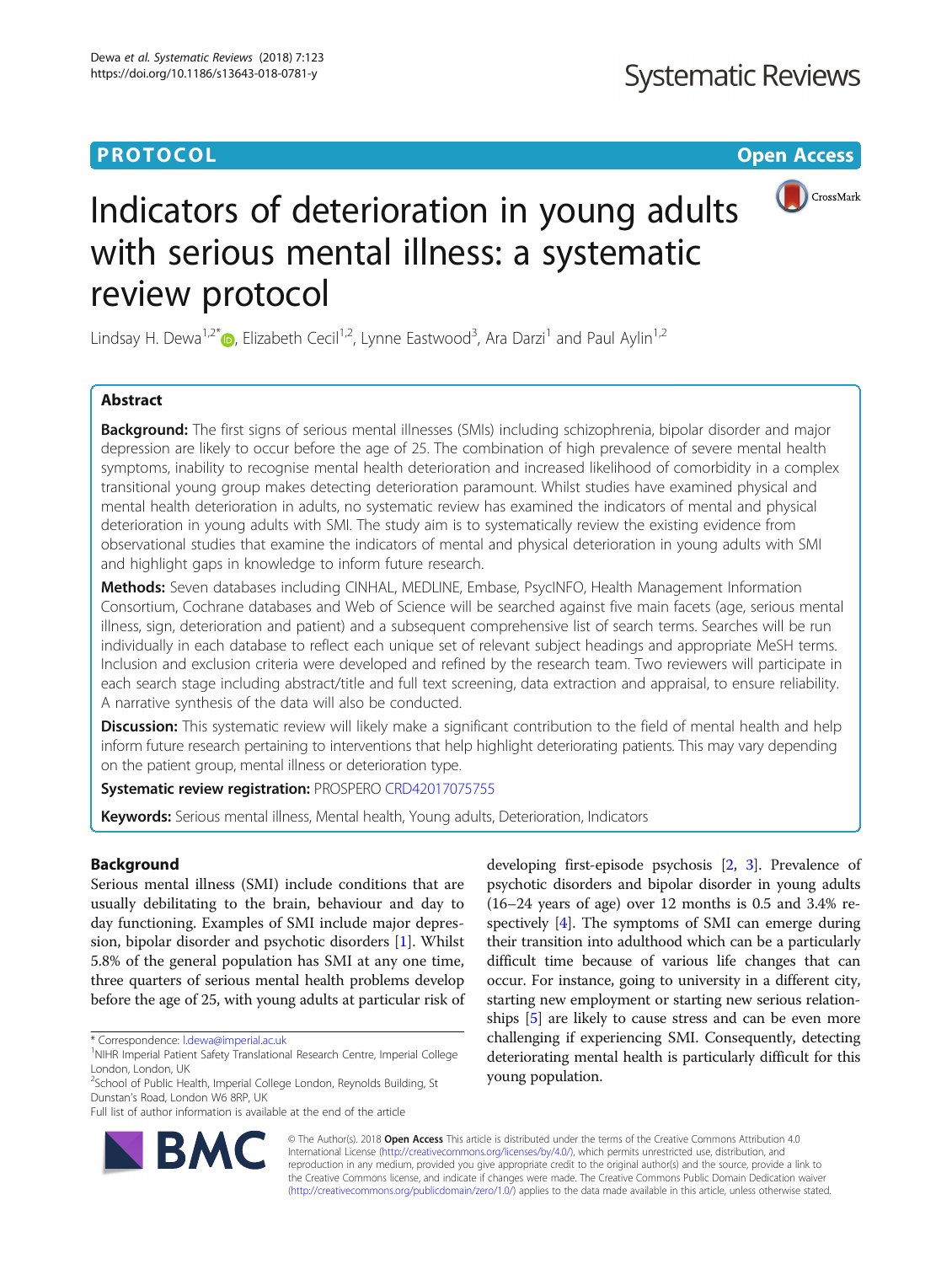Deterioration of health is the process in which our mental and physical health becomes progressively worse over time. Research has identified indicators of mental health deterioration or re-/hospitalisation across several SMIs including schizophrenia [\[6](#page-5-0), [7\]](#page-5-0), bipolar disorder [\[8,](#page-5-0) [9](#page-5-0)] and major depressive disorder [\[10](#page-5-0)]. Severe symptoms of deterioration can include mania, psychosis, aggressive behaviour, suicidal thoughts and behaviour and are well-known risk factors for inpatient admission [\[7](#page-5-0), [11\]](#page-5-0). Indeed, over two thirds of people who died by suicide between 2004 and 2014 were under the care of mental health services before their death [[12](#page-5-0)]. Patients with SMI are also at increased risk of asphyxiation during restraint, rapid tranquilization, developing obesity and heart conditions [[13](#page-5-0)]. Moreover, other health issues including pain, severe insomnia, CVD, gastrointestinal disease, respiratory disorders and substance misuse disorders are also common in this patient group [\[14\]](#page-5-0). Despite these well-known associative factors, physical health deterioration in people with SMI is often missed. Comorbidity is common in young adults [\[14](#page-5-0), [15\]](#page-5-0), making the detection of mental health deterioration difficult. It is therefore important to intervene early in this transition period to avoid the worsening of symptoms, possible hospitalisation and potential unsafe behaviours. Indeed, early identification of deterioration and rapid response can significantly reduce adverse events, including, in some cases, suicide [[16\]](#page-5-0).

Early strategies that help recognise onset and deterioration of SMI are extensive (e.g. [\[17](#page-5-0), [18](#page-5-0)]); they range from self-report subjective assessments, to family and friends noticing changes in mood and behaviour, to face-to face general practitioner (GP) assessments to, technology-based assessments methods. GPs are in a good position to intervene early in young people but the majority of mental disorders go undetected [\[19](#page-5-0)]. This may be because of stigma in raising a mental health issue, or what the GP will say about them. Therefore, it is not surprising that young people do not feel that they have autonomy and control over their own mental health. Young people may also not be aware of when their mental health starts to deteriorate and early warning signs for relapse. It is possible that the high prevalence of mental health symptoms [\[2](#page-5-0), [3](#page-5-0)], inability to recognise mental health deterioration and unwillingness to disclose impromptu concerns to healthcare professionals indicates the need for routine monitoring of mental health [[19](#page-5-0)].

Detecting deterioration in mental health is therefore vital to providing better care for patients with SMI in the community and in healthcare settings. To our knowledge, only one publication has reviewed research on the deterioration of both mental and physical health in adults with mental ill-health [[16](#page-5-0)]. It provided an overview of the current knowledge base, gaps that could be addressed by the Australian Commission and whether national criteria on physical deterioration could be applied to mental health. Factors relating to a deterioration in this population included self-harm, suicidality, anxiety and aggression [\[16](#page-5-0)]. Whilst the review was extensive, it was not specifically on young adults nor were young adults identifiable from each included study; it only focused on current inpatients in acute settings and it had methodological limitations. Methodological issues included a lack of adherence to PRISMA guidelines, quality assessment of studies and search strategy detail. Considerations are therefore multifaceted. Whilst research has investigated the physical and mental health deterioration in adults, no systematic review has examined the indicators of mental and physical deterioration in young adults with SMI. Consequently, there is a need to conduct a high-quality systematic review that exemplifies robust methodology in this area and covers young adult patients. The defined age range for young adults varies from study to study. We have chosen to focus on 18–25 year olds as this is the typical "transition" period from adolescence to younger adults. This period is recognised by general health, mental health and government strategies as crucial for targeting appropriate care and help [[20](#page-5-0), [21](#page-5-0)], namely detecting the possible worsening of mental health. The study aim is to systematically review existing evidence from observational studies that examine the detection of indicators of mental and physical deterioration in young adults with SMI over time and to highlight gaps in knowledge to inform future research. Our objectives are therefore to (1) describe indicators that detect deterioration in the cohort over time, (2) evaluate the quality of these studies and (3) assess the evidence associated with these indicators to detect deterioration.

# **Methods**

This is a systematic review of studies describing indicators of deterioration in young adults with SMI through observational studies. This protocol is written up according to the PRISMA guidelines (Additional file [1](#page-4-0)).

## Definitions

We will identify any indicators of deterioration associated with primary outcomes. Deterioration refers to "a condition that is gradually worsening" [[22](#page-5-0)]. In this review, an indicator of mental health deterioration will be defined as a "change for the worse to mental state", measured by negative changes in mood, behaviour, affect, thought, perception and cognition [\[16](#page-5-0)]. Physical deterioration will be defined as a change in clinical state to worse clinical state, which increases individual risk of morbidity. Therefore, the primary outcomes for mental health deterioration is deaths by suicide, attempted suicide, other self-harm, aggression and other harms to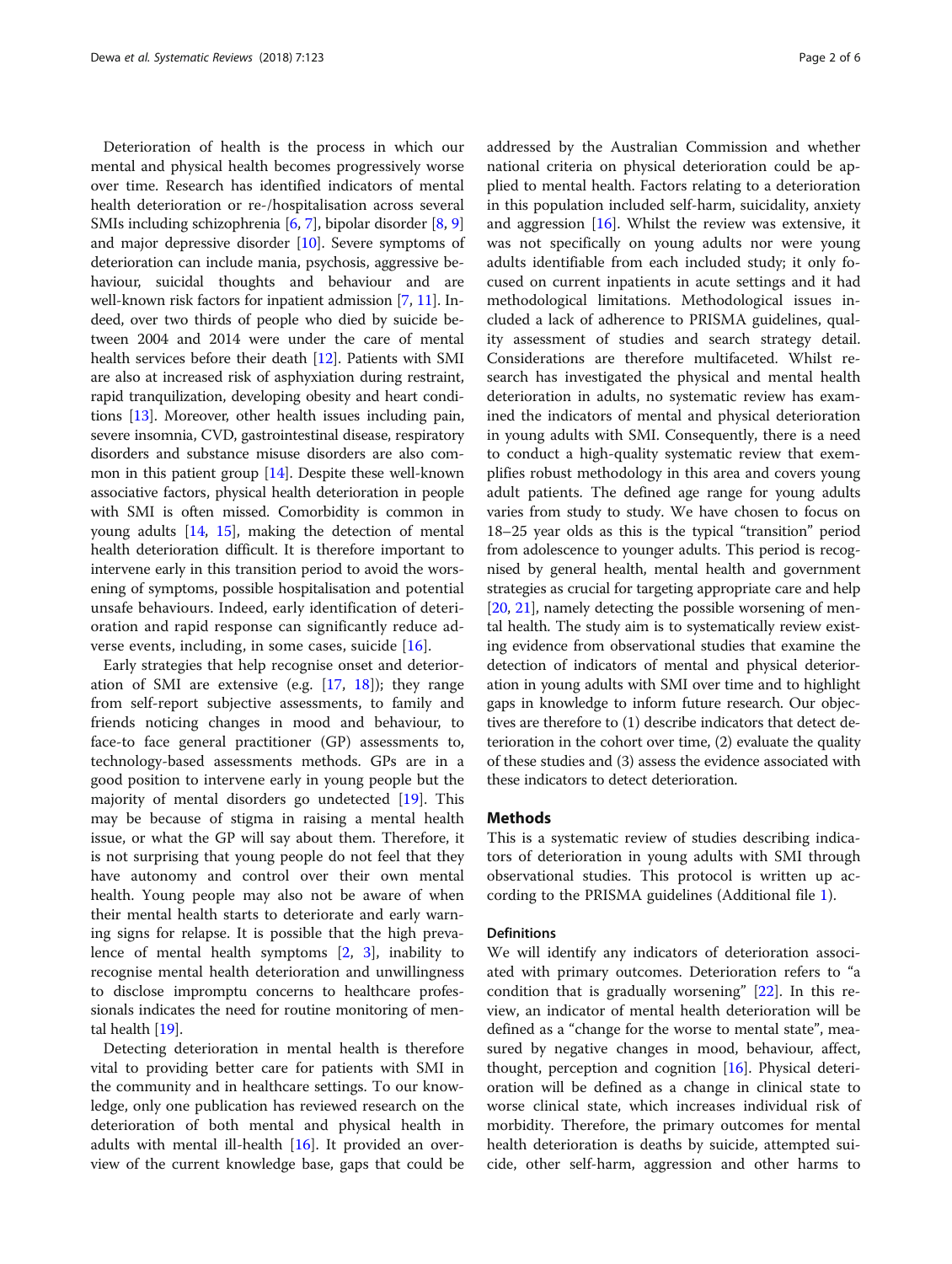others, the use of restraint (including repeated and high-dose PRN) and seclusion and premature discharge from acute facilities [\[16\]](#page-5-0). Physical deterioration outcomes will include all-cause mortality, organ dysfunction, protracted hospital stay, disability and worsening of symptoms on a reliable scale [\[23\]](#page-5-0).

# Search strategy and selection criteria

Cumulative Index to Nursing and Allied Health Literature (CINAHL), MEDLINE, Embase, PsycINFO, Health Management Information Consortium (HMIC), Cochrane databases and Web of Science databases will be searched from 1991 to October 2017 against a comprehensive list of search terms (Table 1). A search strategy will be developed over time in collaboration with the research team (PA, EC, LH) and two resident librarians (Additional file [2](#page-4-0)). Searches will be run individually in each database to reflect each unique set of relevant subject headings and appropriate MeSH terms. Grey literature will be sought through OpenGrey, the first 10 pages of Google and Google Scholar. For comprehensiveness, the reference lists of key publications and any key review will also be searched.

Ten percent of title and abstracts and 100% of full-text publications will be screened against selection criteria described below by two independent reviewers. Any disagreement will be resolved through discussion between two reviewers and a third reviewer (PA) until consensus is achieved. Inter-rater agreement will be calculated using the kappa statistic in Statistical Package for Social Sciences (SPSS Statistics 25); the agreement level must be substantial ( $k = 0.60 - 0.80$ ).

Search terms were developed over a series of iterative rounds with the research team (PA, EC, LH) and two institutional librarians. Search terms will cover five main facets: serious mental illness, age, sign, deterioration and patient (see Table 1). Inclusion and exclusion criteria will be organised using the PICOS (population, intervention, comparator, outcomes, study design) strategy and include:

- Population—young people (18–25 years of age) including patients, inpatients and outpatients
- Population—young people (18–25 years of age) with serious/severe mental illness, specific disorders will include major depressive disorder, bipolar disorder and schizophrenia and related psychotic disorders [\[1\]](#page-5-0).

Table 1 Search terms against each key facet

| Age              | Serious mental illness         | Sign            | Deterioration | Patient      |
|------------------|--------------------------------|-----------------|---------------|--------------|
| Exp young adult/ | Exp bipolar disorder/          | Indicat*        | Declin*       | exp patient/ |
| Exp adolescent/  | bipolar disorder*              | Warn*           | Deteriorat*   | patient*     |
| young adult*     | Exp schizophrenia/             | <b>MEWS</b>     | Worse*        | Inpatient*   |
| Adolescen*       | schizophrenia                  | Predict*        | Downfall      | in-patient*  |
| young person*    | Exp psychotic disorder/        | Detect*         | Weak*         | outpatient*  |
| young people     | psychotic disorder*            | Sign*           | Wane*         | out-patient* |
| youth*           | Exp major depressive disorder/ | Measure*        | Descen*       |              |
| Exp young adult/ | major depression               | Gauge           | Laps*         |              |
|                  | major depressive disorder*     | Index           | $Dip^*$       |              |
|                  | exp depressive disorder/       | Criteria*       |               |              |
|                  | exp depression/                | Highlight*      |               |              |
|                  | Schizoaffective*               | Monitor*        |               |              |
|                  | Psychosis*                     | Symptom*        |               |              |
|                  | mania                          | Signal*         |               |              |
|                  | Serious mental illness*        | Diagnos*        |               |              |
|                  |                                | Characteristic* |               |              |
|                  |                                | Alarm*          |               |              |
|                  |                                | Alert*          |               |              |
|                  |                                | Caution*        |               |              |
|                  |                                | Forewarn*       |               |              |
|                  |                                | Trigger*        |               |              |
|                  |                                | Risk*           |               |              |
|                  |                                | Factor*         |               |              |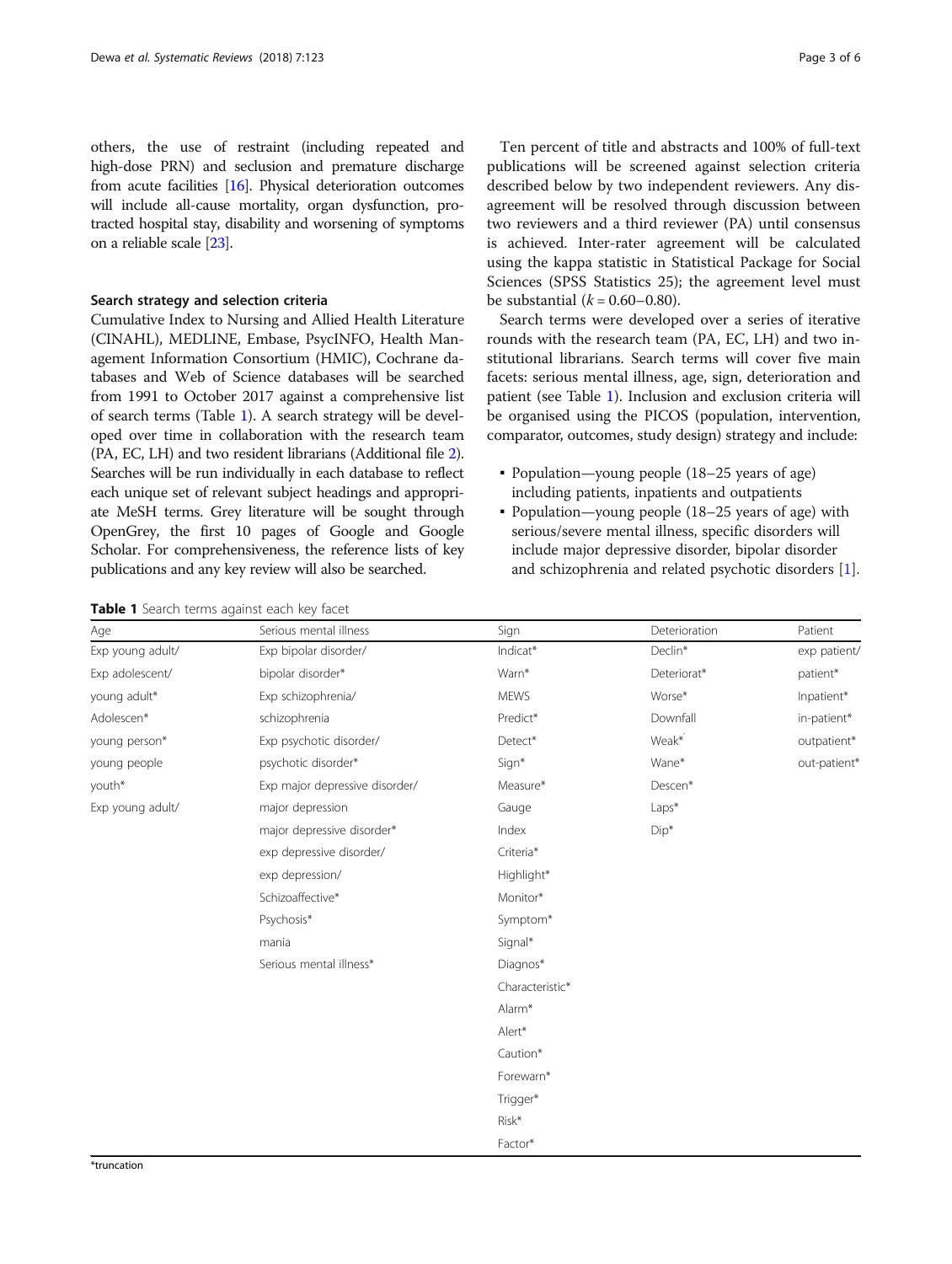In addition, study author description states "severe/ serious mental illness".

- Intervention—no restriction
- Comparator—no restriction
- Outcome— signs of mental and physical health deterioration. "Signs" of mental deterioration are changes in mood, behaviour, affect, thought (stream, form and content), perception and cognition (mentor and orientation). Physical health can include health status, physical fitness, physical health and quality of life. Deterioration of physical health can be putting on weight, pain and poor health-related quality of life [\[14\]](#page-5-0).
- Study design—observational studies that include casecontrol, cohort or cross-sectional studies.
- Setting—no restriction
- Timing—1991 to present day

# Further inclusion criteria

- Population—articles that mention young adults and the age group is defined as outside the age parameter (18–25) but individual ages can be identified separately. For example, publications covering the 16–24 age group collectively will be excluded but publications that isolate age within the given population (e.g. 18, 19, 20, 21, 22, 23 and 24) will be included.
- Outcome—physical health deterioration will only be included if it is found in publications covering young adults with SMI
- Outcome—study aim must centre on detecting signs of deterioration in young adults with SMI

### Exclusion criteria

- Limit—non-English language
- Population—articles that mention young adults but the age group is defined as outside the age parameter. For example, 16–24 years old as an overarching age group will be excluded.
- Study design—conference abstracts, book chapters, protocols
- Study design—editorials/opinion/discussion pieces/ commentaries/clinical case reviews/reviews
- Outcome—study aim centres on detecting signs of physical health deterioration in young adults but who do not have a SMI

# Data extraction

A standardised data extraction method will be used. Author, year of publication, country, design (main: quantitative/qualitative and specific), type/number/characteristics (e.g. gender, age, mental health condition), setting (e.g. community, inpatient), indicator (e.g. low mood, aggression), primary outcome (e.g. death, suicide, worsening of symptoms) and main results will be extracted from each study. Two reviewers will independently extract the information. Any potential disagreements will be resolved through group discussion until an overall consensus is obtained; a third reviewer (PA) will be consulted if necessary.

### Data appraisal

Two independent reviewers will appraise studies against the Newcastle-Ottawa Scale (NOS), the recommended tool for assessing quality in non-randomised studies (i.e. cohort and case-control studies) [[24,](#page-5-0) [25\]](#page-5-0). An amended version of the NOS will be used to assess quality in cross-sectional studies [\[26](#page-5-0)]. Each study will be assessed against criteria applicable to each study design, but all will broadly cover the selection of study groups, comparability of these groups and whether the anticipated outcome has been ascertained. Studies will not be excluded based on quality in order to provide a thorough overview of the area.

# Data synthesis

A narrative synthesis approach will be used to analyse the data due to the probable heterogeneous nature of the retrieved studies; therefore, a meta-analysis is unlikely. However, in attempt to assess this possibility, heterogeneity will be assessed using the Q statistic based on the  $\chi^2$  test. If homogeneity of the outcomes are sufficient to conduct this analysis, then a random effects model will be used. The main output from this study is likely to be descriptive and will be displayed using an evidence map.

# Write up, dissemination and use of review

The systematic review will be written up according to the PRISMA guidelines to ensure systematic review rigour and be disseminated to local young adult advisory groups (e.g. McPin Foundation). Young adults within these groups will help disseminate to other patient and public groups through discussion at events. The findings will be used to help support the development of future work helping to detect mental and physical health deterioration in young patients.

# Patient and public involvement

This systematic review is funded by a programme grant from The National Institute for Health Research (NIHR). The INVOLVE advisory group, also funded by NIHR, centres on building patient and public involvement (PPI) into all research projects including systematic reviews [[27\]](#page-5-0). Whilst some find incorporating PPI in systematic reviews challenging, there is evidence to suggest involvement is effective in helping to refine the research question, search terms and selection criteria [[28](#page-5-0)]. Service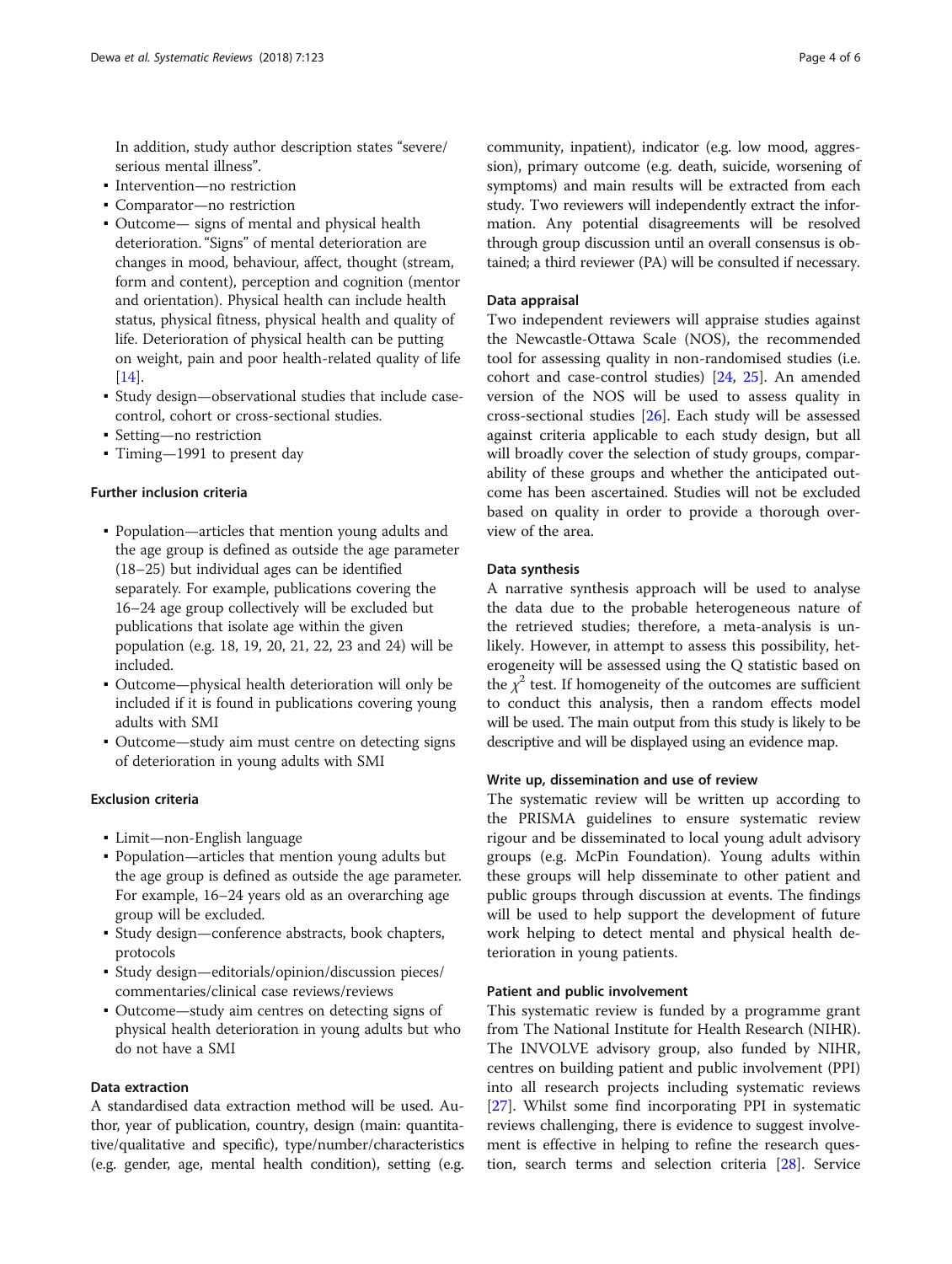<span id="page-4-0"></span>users have already been approached to help guide the topic area, research question, search terms and inclusion and exclusion criteria. Three service users responded and a 2-h working group was set up. The researcher introduced the topic, proposed research area and asked them to consider answers to three main questions: (1) what does deterioration mean to you? (2) How would you know if someone's mental health is deteriorating? (3) What can be done to help detect deterioration? The original research question was: "What are the indicators of deterioration in mental healthcare?" Service users were asked to give their initial thoughts, if it could be changed and, if so, what changed could be made. Service users subsequently changed the research question to reflect both patients and individuals who were unknown to mental health services (e.g. young adults and students) and simpler terminology. The interim research question was: "What are the signs of deterioration in people with mental health problems?" This question was further changed to reflect the existing research gap and finalised to be: "What are the signs of deterioration in young adults with serious mental health problems?" This discussion also resulted in a list of possible search terms associated with signs of deterioration (Fig. 1). Whilst informative, the initial scoping review of these terms combined with other terms identified from the literature made the scoping exercise complex; therefore, whereas the research question was changed, the search terms were not incorporated into the final search strategy. The removal of these terms from the final search strategy was also agreed by PA, EC, LH and two resident librarians.

# **Discussion**

Keeping young patients safe from harm is a key healthcare priority. Identifying indicators of deterioration in patients with SMI is therefore paramount. Subsequent identification may inform the adoption and/or design of an intervention that would enable young adults to self-manage their own mental health; they could know when their symptoms deteriorate and when help is required. Indeed, healthcare professionals or family



members or friends of the patients could also be more informed to intervene early.

This protocol describes a systematic review of observational studies that examine the signs for mental and physical deterioration in young adults with SMI. To our knowledge, no other systematic review has examined this area within one review. This systematic review will provide an overview of the aims, methods and results; critical appraisal; and a future research agenda. However, as this review is intentionally exploratory in nature, there are likely to be some difficulties. Firstly, it is likely that studies will be heterogeneous in design and therefore we anticipate assessing study quality will be problematic. As such, it may be more appropriate to use a critical appraisal tool that can assess quality across different research designs. For example, Hawker's [[29](#page-5-0)] tool accounts for quality regardless of research design.

Secondly, finalising selection criteria will also be difficult because of the varying population, definitions of serious mental illness and types of mental and physical health deterioration to be included in the review. Moreover, the complexity of including mental and physical deterioration in a population who may or may not have been diagnosed with a serious mental health condition may further complicate the search strategy.

## Additional files

[Additional file 1:](https://doi.org/10.1186/s13643-018-0781-y) PRISMA-P (Preferred Reporting Items for Systematic review and Meta-Analysis Protocols) 2015 checklist. (DOC 83 kb) [Additional file 2:](https://doi.org/10.1186/s13643-018-0781-y) Full search strategy. (DOCX 45 kb)

#### Abbreviations

CINAHL: Cumulative Index to Nursing and Allied Health Literature; CVD: Cardiovascular disease; GP: General practitioner; HMIC: Health Management Information Consortium; NIHR: National Institute for Health Research; NOS: Newcastle-Ottawa Scale; PPI: Patient and public involvement; PRISMA: Preferred reporting items for systematic reviews and meta-analyses; SMI: Serious mental illness; SPSS: Statistical Package for Social Sciences

#### Acknowledgements

The authors would like to acknowledge Anna Lawrence-Jones for her assistance in organising the patient and public involvement meeting and Hutan Ashrafian for reviewing the manuscript.

#### Funding

A National Institute for Health Research (NIHR) Patient Safety Translational Research Centre (PSTRC) programme grant was received.

#### Authors' contributions

LD contributed to the conceptualisation and wrote the protocol. EC helped inform the search strategy, search terms and reviewed and commented on initial draft of the protocol paper. LH helped inform the search strategy and reviewed and commented on the initial draft of the protocol. PA contributed to the conceptualisation and commented on multiple draft versions of the protocol. All authors have read and approved the final manuscript.

#### Ethics approval and consent to participate